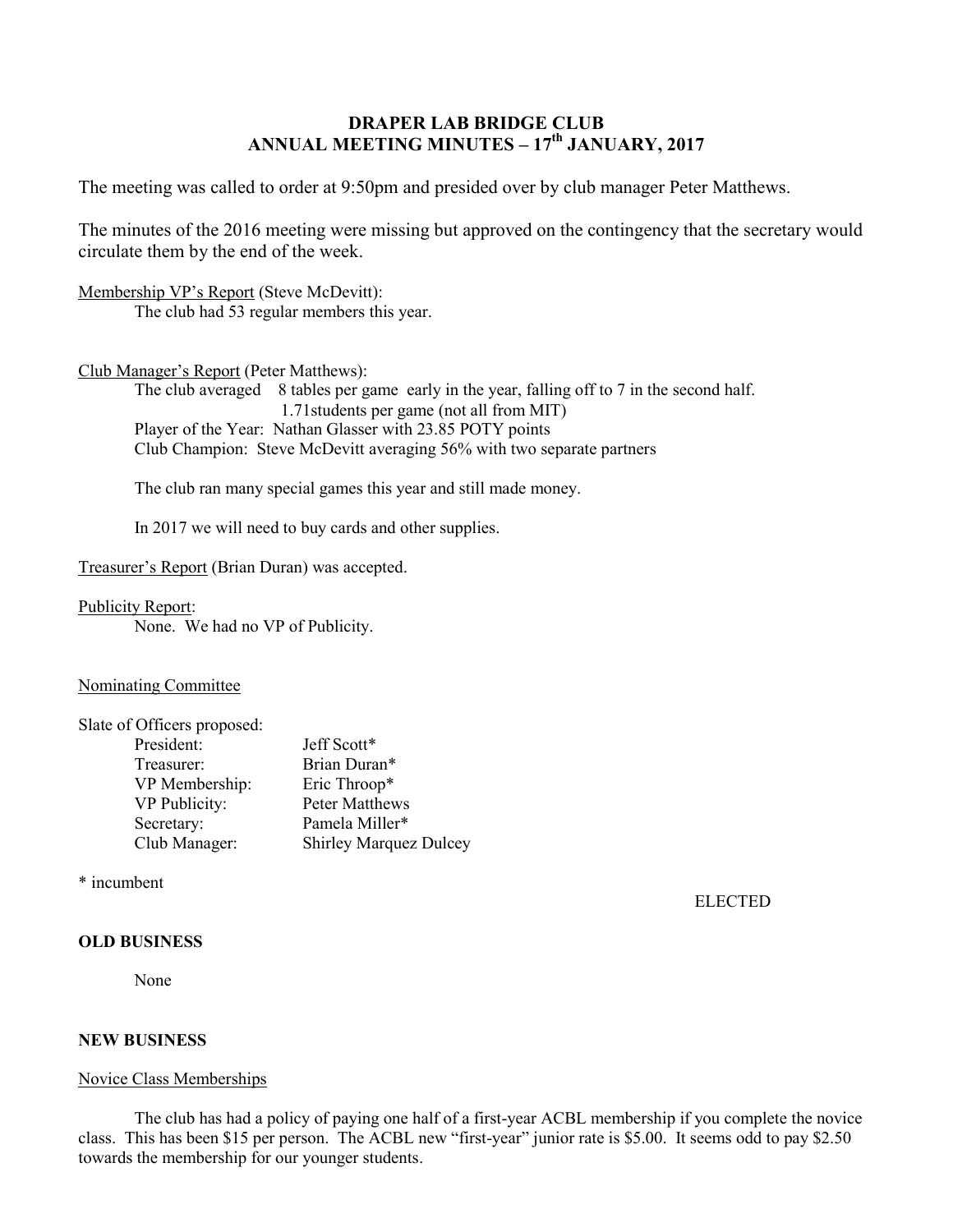**Motion:** We subsidize up to one-half of a first-year regular ACBL membership. If that sum pays for an entire junior membership then we pay the entire membership.

PASSED

### Manager fees

Manager fees were discussed. A motion resolving the issues was proposed and seconded.

PASSED

## Current duties of the President:

Our current president is making the boards, reserving the rooms, and working with the MIT events people as regards to our club.

**Motion:** Card fees for Jeff Scott are waived during the period he is making the boards for the club. PASSED

### Scoring Devices:

There are three options of scoring devices: BridgeMates, BridgePads, and BridgeTab. See handout for explanation of the devices.

The BridgePads makers will allow a free 30 day evalutation period. BridgeTab can be piloted with Android devices, or we may be able to borrow from Tim. There was discussion about network/wireless issues and the MIT network. We need to be sure this doesn't cause any problems with their network as that might raise our profile.

**Motion:** Shirley Dulcey and Mark Throop are authorized to pilot BridgePads and BridgsTab (no cost). After receiving feedback from the members, the Executive Committee will decide whether to purchase an electronic scoring system.

## PASSED

#### BridgeWebs:

This is the website many clubs use which provides all the hands with contracts and results. We would still need to retain our site as we use this for Player of the Year and other things. We could upload electronic data from scoring devices to our site as well as BridgeWebs. There is a nominal cost for BridgeWebs.

The attendees decided to table this question for a while. BridgeWebs will not work unless we have some form of electronic scoring; we have not made a decision on scoring devices.

#### Common Game:

The common game allows users to compare results across all the 'Tuesday night' games. There is no effect on the number of masterpoints awarded. Once again we would need to have electronic scoring.

The attendees of the meeting objected to the fact that we would need to wait to post our results on the web until Wednesday morning. [Clubs on the West Coast would still be playing the hands on Tuesday evening]

This issue was tabled for a year.